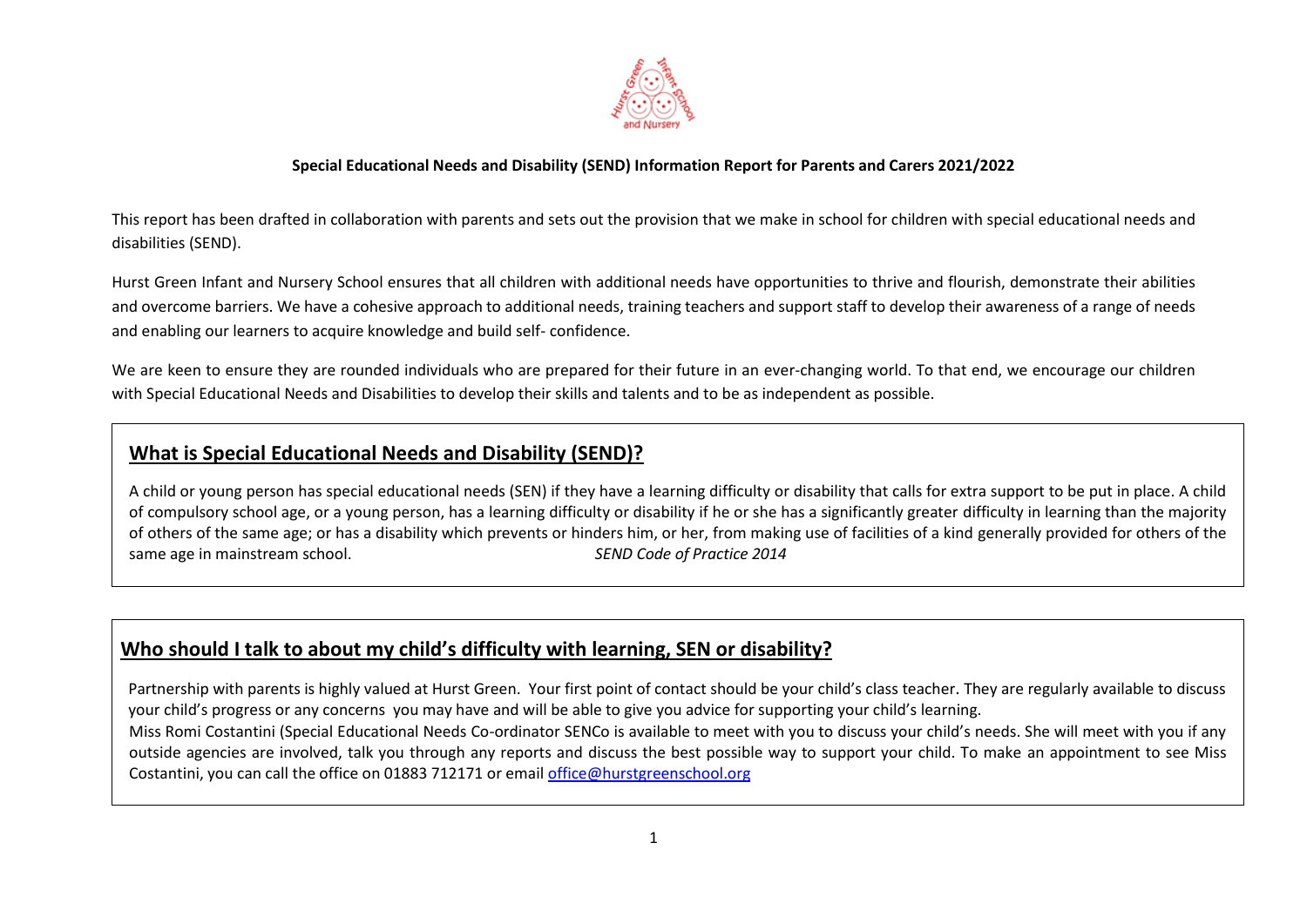

# **How does Hurst Green support children with special educational needs?**

Our priority is to provide Quality First Teaching for all pupils. Teachers regularly adjust their practice to ensure all children have access to the teaching.

This includes:

- differentiating the activity
- arranging and adapting class furniture and seating plans
- adjusting the format of resources such as the whiteboard, books and reading materials
- supplying specialised writing tools and classroom equipment
- using visual timetables as well as implementing a variety of teaching styles to engage and include all pupils
- guided groups

We also look at the whole school day and the wider school environment, responding to individual needs and making adaptations when necessary, such as:

- small group support at lunchtimes
- incorporating a sensory diet into the school day
- sessions with our ELSA or Play Therapist
- individual risk assessments and adjustments for children to be able to access school trips and educational visits

Teaching Assistants (TAs) and Learning Support Assistants (LSAs) are deployed according to need and additional hours as outlined in Educational Health Care Plans.

We make reasonable adjustments to our practices so as to comply with the Equality Act (2010). Our admissions policy arrangements for children with an Education Health Care Plan do not discriminate against those with special educational needs.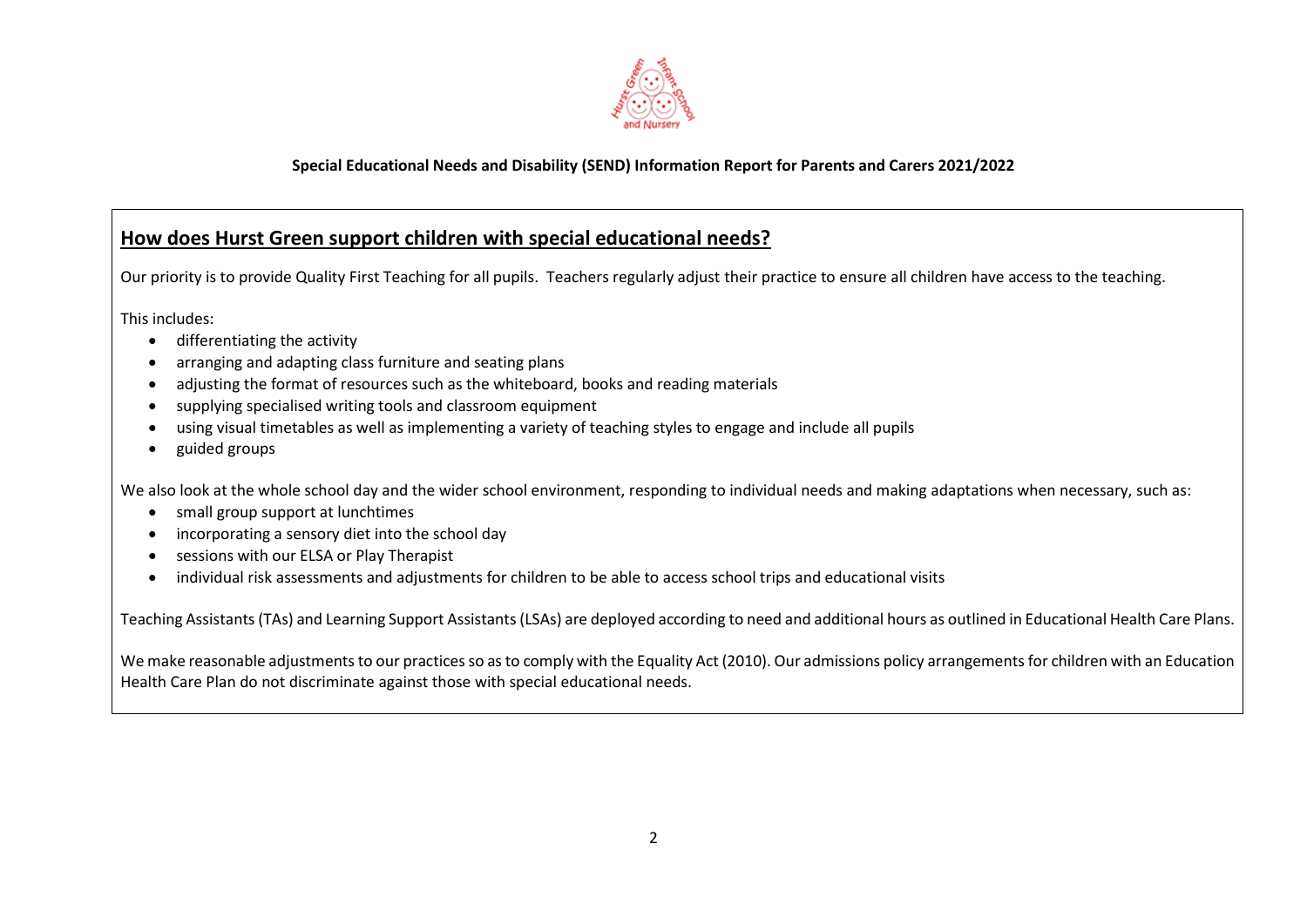

## **How does Hurst Green identify children with special educational needs and what provision does the school make?**

We follow the SEND Code of Practice 2014 and use the graduated response of assess, plan, do and review. All children have their progress monitored half termly and any child that is not making satisfactory progress is identified and provided with targeted support to help them meet at least expected progress.

The SEND Code of Practice (2015) describes satisfactory progress as:

- Similar to that of children of the same age who had the same starting points
- Meets or exceeds the child's previous rate of progress
- Allow the attainment gap to close between the child and their peers

Our school provision map shows the range of interventions in place at Universal (wave 1), school and specialist support (wave 2) and EHCP (wave 3). These interventions include individual and small group work. All the intervention programmes used are researched based and are monitored for impact, so that the receiving support begin to make increased progress.

In cases where progress is lacking despite interventions and quality first teaching a child's needs are assessed against the Areas of Need as identified by the SEND code of Practice September 2014 (Communication and Interaction, Cognition and Learning, Social, Mental and Emotional Health, Sensory and/or Physical) and assessment from external agencies may be requested. The school works in partnership with other agencies to help identify specific needs and to request specialist support. This could include educational psychologists, the school nurse, speech and language therapists, occupational therapists, family support workers, physiotherapists and social services.

There may come a point where support has been provided in school, several outside agencies have worked with and supported your child and progress is still limited. This is when parents and carers, outside agencies involved with your child and the SENCo will meet to discuss whether the school will undertake the statutory assessment process for an Education, Health and Care Plan (EHC) plan. As a parent/carer you can make a request to the local authority for a needs assessment for an EHC plan at any time. If such a request is made, however, the local authority (Achieving for Children) has a statutory duty to consult the school so the request will go back to school.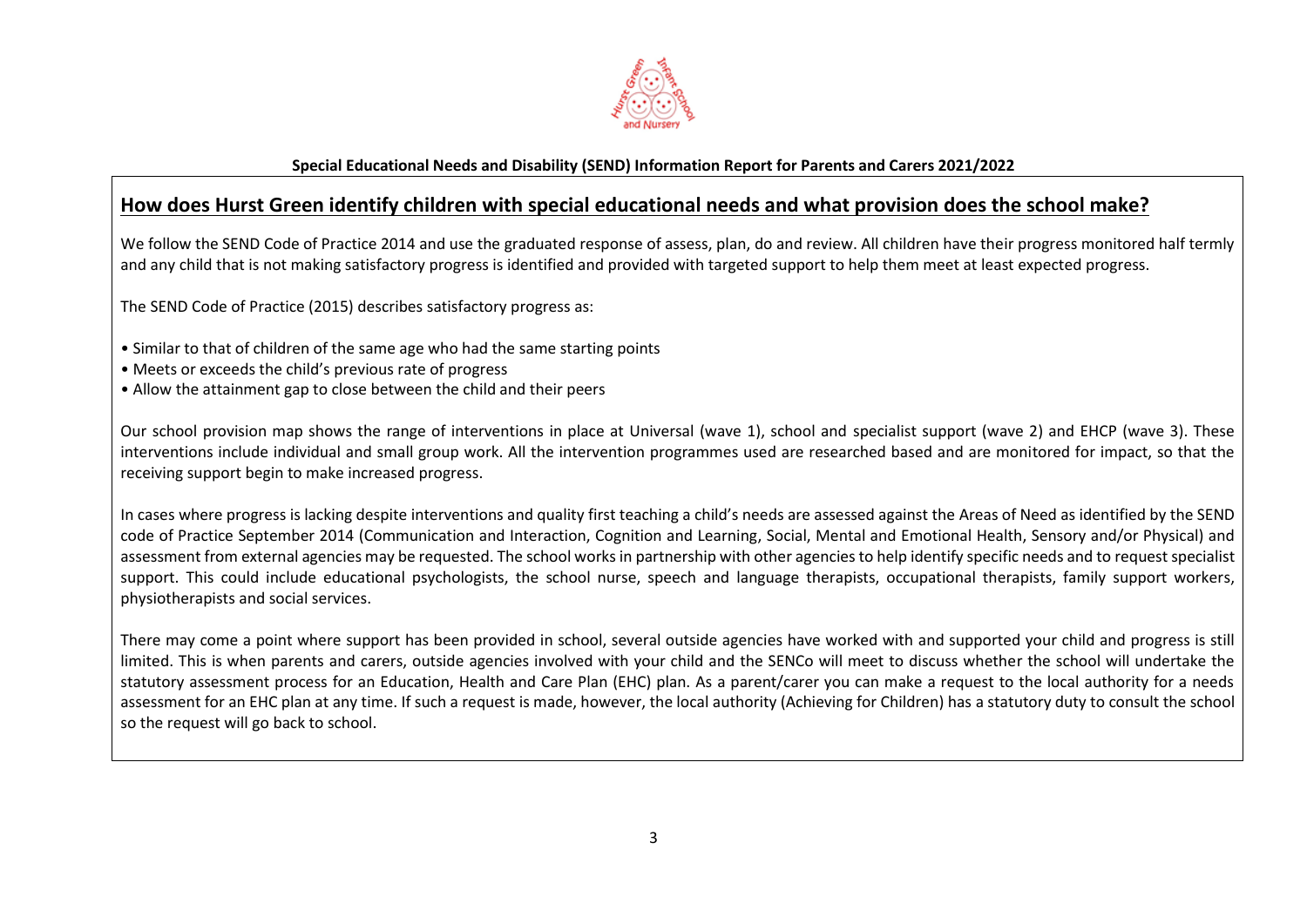

## **Special Educational Needs and Disability (SEND) Information Report for Parents and Carers 2021/2022 What support is available for improving the emotional, mental and social development of children with SEN?**

Children are supported with their social and emotional development through the curriculum and at play times. All members of staff can be approached by children who wish to raise concerns and issues. The class teacher can refer children to the school ELSA or Play Therapist for additional individual or group support. Where the child meets criteria outlined in the Profile of Need the SENDCo can also involve outside professionals such as mental health nurses and CAMHS. The parent may also access these services through their GP.

## **What training and expertise do the staff have in relation to children with special educational needs and disabilities?**

All teachers and support staff receive regular staff meetings and training on different areas of learning and health needs. We also provide more specific training for staff on particular needs when necessary. Outside agencies such as educational psychologists, speech and language therapists, occupational therapists and the learning needs team provide recommendations and training, when required. Staff have received training on Read, Write Inc Phonics and Talk4Writing interventions, understanding Autism, mental health issues and positive handling. We have dedicated members of support staff who have been specifically trained to support the needs of children in communication and interaction and facilitate their social and emotional wellbeing. All Teaching Assistants are ELKAN (speech and language) trained. We have a trained ELSA (Emotional Literacy Support Assistant) working part time at the school.

## **How will Hurst Green involve parents/carers and pupils in the decision making process of their education ?**

The school operates an open door policy and welcome dialogue between the school and parents to support the children's learning. All parents of children attending the school are invited to two parent/teacher consultations a year and receive a written report in the summer.

If the parent/carer has concerns about their child's overall progress we encourage them, in the first instance, to contact the class teacher to discuss any difficulties their child is experiencing. The teacher will outline what the school can do to help address these particular difficulties and discuss ways in which parents/carers can support at home, as well as seek the child's views.

If additional support has been put in place and progress is less than expected, the SENCo and class teacher will invite parents in to discuss further support and next steps.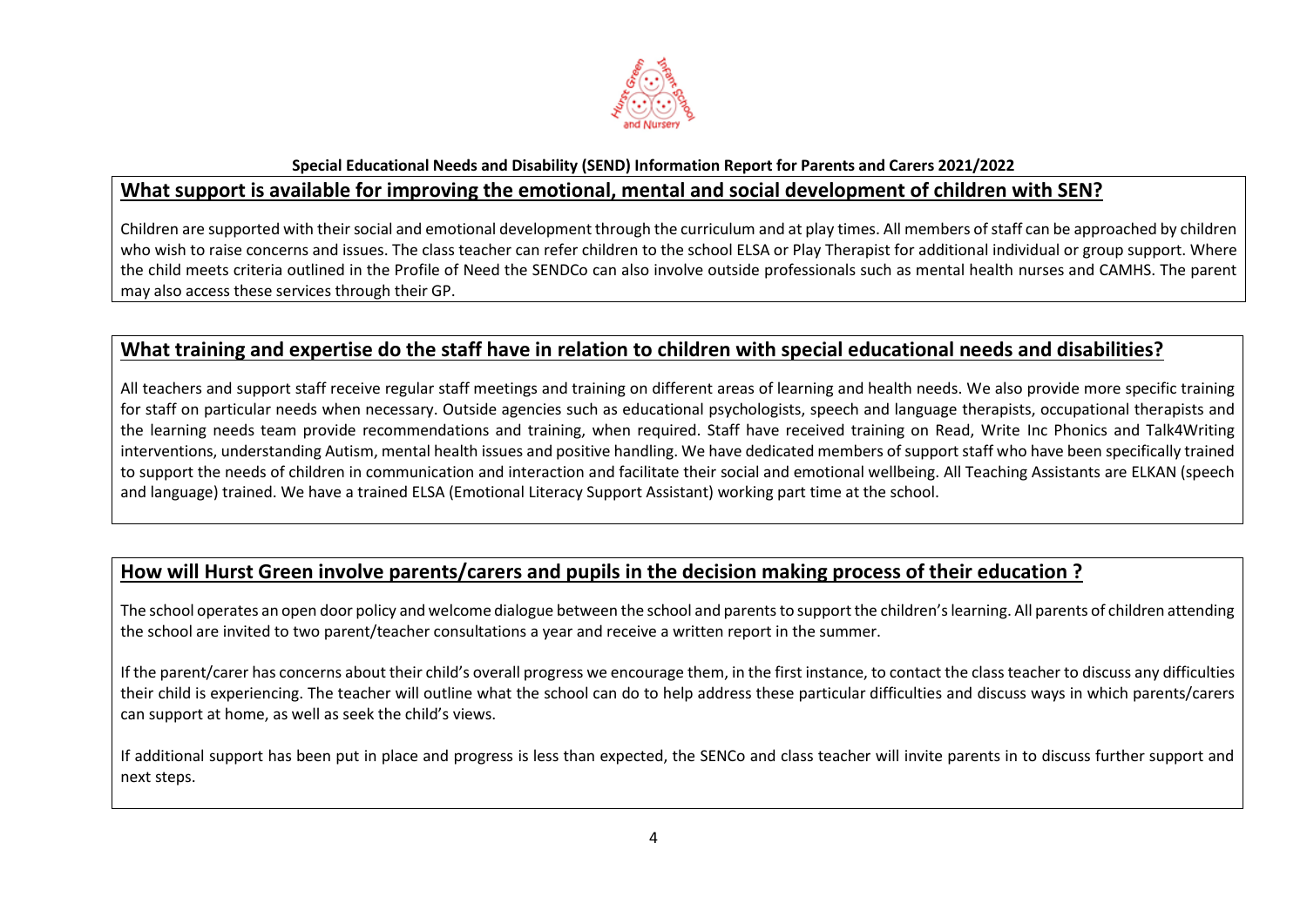

To help in developing reading we have volunteers, some of whom are parents, who come into school and support children with their reading.

Our governing body includes parent governors, which gives the opportunity for parents to take an active role in the overall running of the school.

# **How will Hurst Green help my child during transition?**

ı

Information will be discussed and passed on to the new class teacher as part of the class handover meetings including any outside agency reports and resources that support your child. Children with an EHCP have an annual review, which outlines the support and provision that is in place for them. The current class teacher will attend this and the report made available for the new teacher to look through.

If appropriate, a social story or information book can be sent home to help with their understanding of change. Any equipment will be available in the new classroom e.g. slope board for writing.

It may be necessary for your child to have additional visits to the new classroom or additional time with the new class teacher or teaching assistant to aid their transition.

## **How does Hurst Green evaluate the effectiveness of the provision?**

Class teachers, the SENCO and parents liaise closely to enable accurate assessments and early identification of children with SEND. We use the model of assess, plan, do and review to monitor the impact of any additional support to the children's educational progress. Regular monitoring and review will focus on the extent to which planned outcomes are achieved. The assessment information from class teachers will establish whether children have made satisfactory progress.

Every child in the school has their progress tracked on a half-termly basis. In addition to this, children with special educational needs will have more detailed and frequent assessments to inform individual education plans, one page profiles and individual provision maps. If these assessments do not show expected progress is being made the programme of support and planned outcomes will be reviewed and adjusted.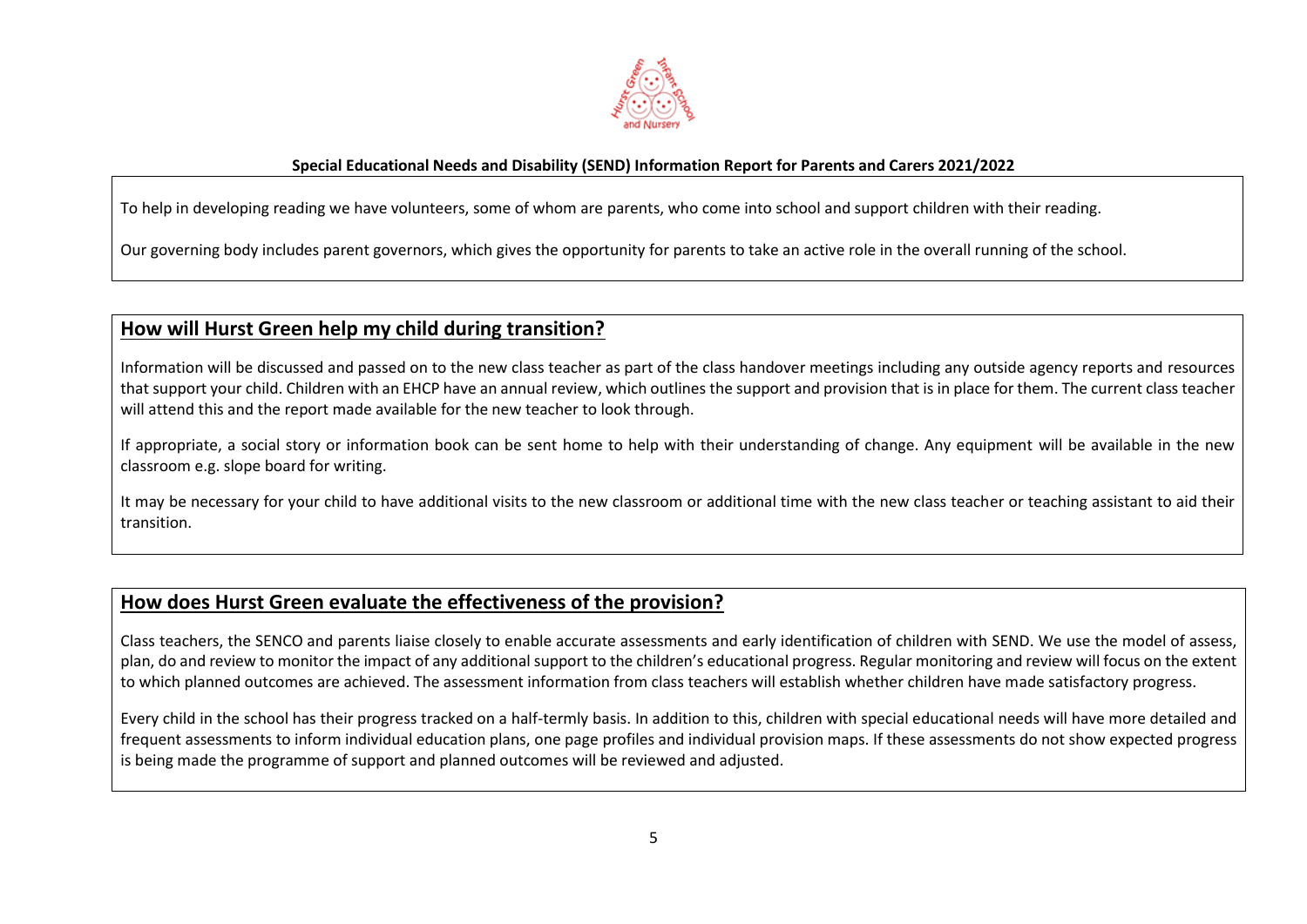

Provision management, both on a whole school and individual basis, support the school in helping to evaluate whether interventions have had an impact on the progress of children and whether they are proving to be effective in terms of time and cost.

## **What happens if my child already has an Education, Health and Care plan?**

Hurst Green has a legal obligation to meet the provision detailed in the documentation. Parents/carers are invited to contribute to and attend an annual review, which will also include reports and/or attendance from the outside agencies currently involved with your child.

## **What happens if my child has special educational needs and a medical condition?**

We make arrangements to support pupils with medical conditions so they can access their education. Individual healthcare plans are put in place for those children with specific conditions needing additional support, monitoring and care. These are often completed by health care professionals, such as health visitors, nurses and GPs. These healthcare plans will be co-ordinated with any SEND plans.

## **How is Hurst Green accessible to children with special educational needs and disabilities?**

As part of our requirement to keep the appropriateness of our curriculum and learning environment accessible to all, we evaluate the needs of individual children and make 'reasonable adjustments' to allow all children access to the curriculum activities, clubs and trips. This is always done in partnership with parents/carers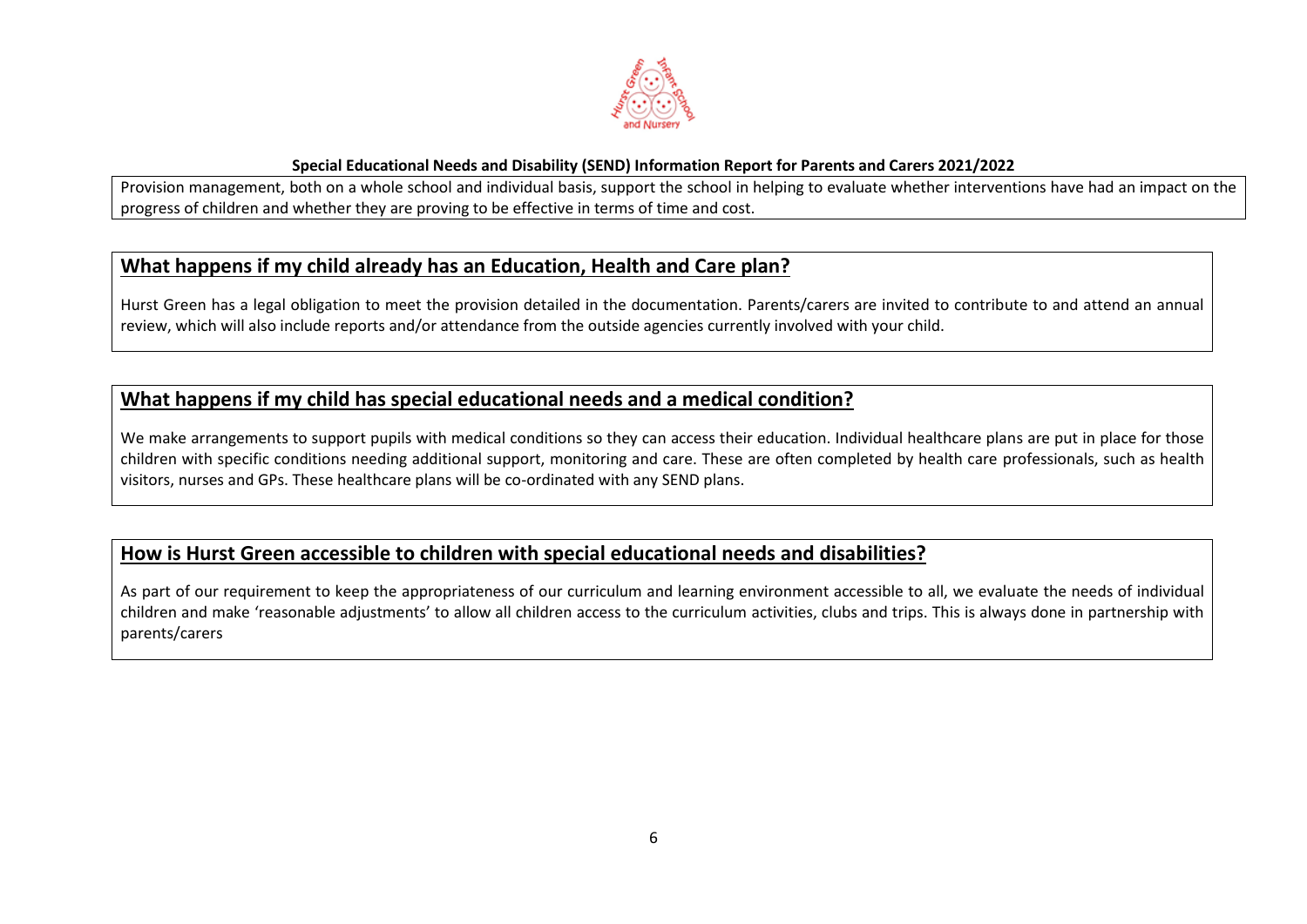

### **What Local Authority services are available to support my child?**

Hurst Green is concerned with the overall development of the child. It may at times be beneficial to work with agencies outside of the school setting. The school is able to access a range of LA funded external services which may include:

- specialist teachers for inclusive practice (STIP)
- the educational psychology (EP) service
- the speech and language (SLT) service
- occupational therapy (OT service)
- PSS (Physical and Sensory Support) for children with identified visual and hearing impairments.
- the school nurse
- Child and Adolescent Mental Health (CAMHs)
- REMA (support for Gypsy Roma Traveller and children with English as a second language)

Please be mindful that access to the external agencies listed above depends on the appropriate funding being available from the Local Authority and there being capacity in these services.

All referrals have to be discussed and agreed with the SENCo, who may initially seek advice from L-SPA and the Graduated Response Service. . You may also wish to discuss health concerns with your GP who will also be able to refer your child to most of the above agencies.

We have a particular duty in ensuring that looked after children (LAC) are given the appropriate care and support to enable them to make progress and engage with their learning environment. The designated teacher meets with social services and the virtual school to make sure that the child's wider needs are being met. A personal education plan (PEP) is produced each term to assist the child to develop holistically. Our designated teacher is Miss Romi Costantini Tel: 01883 712171 or email [hello@hurstgreenschool.org](mailto:hello@hurstgreenschool.org)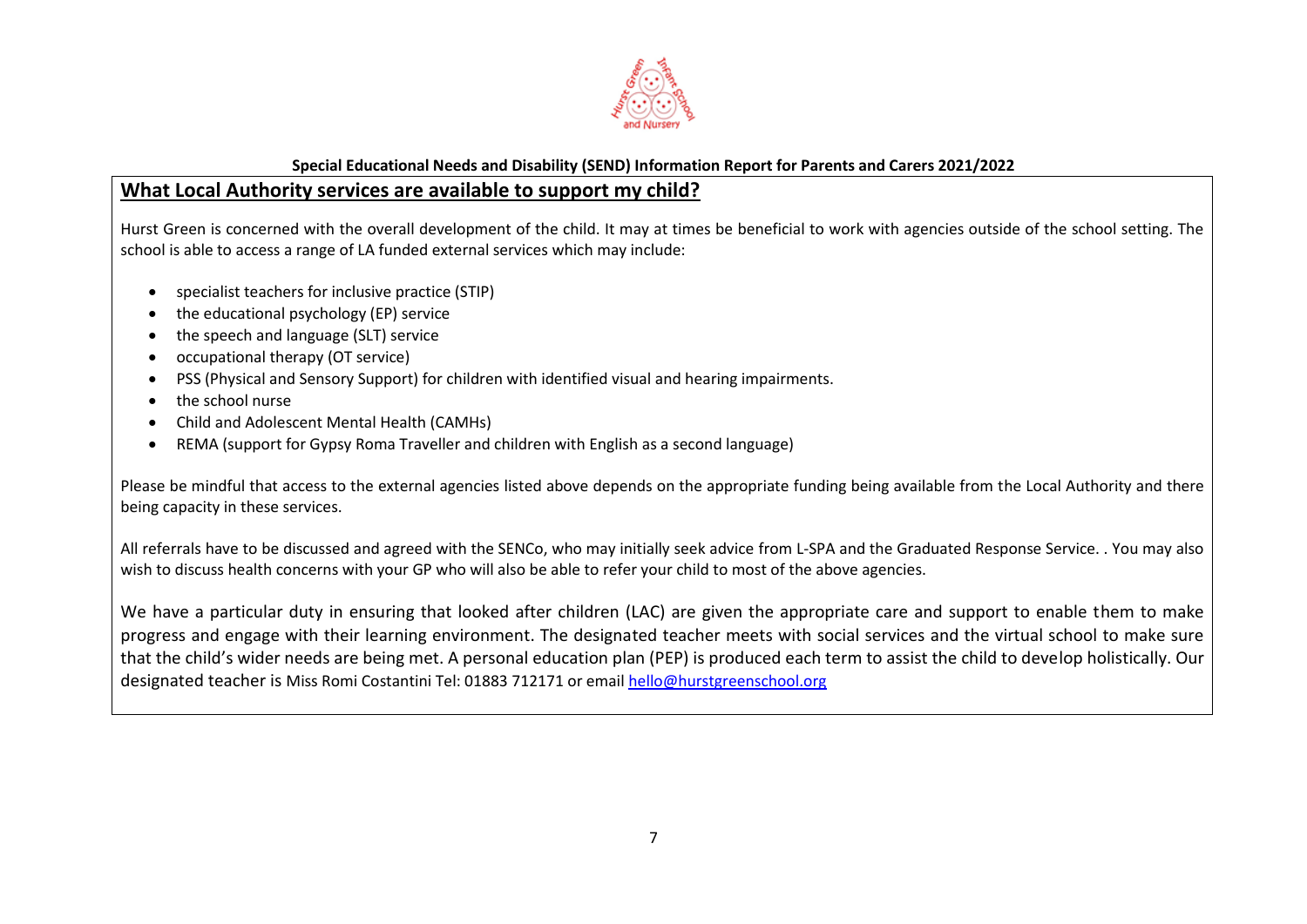

## **What support is available to parents and carers of children with SEND ?**

We have a FLO (Family Liaison Officer) who works at the school part time to support parents with children who attend the school. Hayleigh Russell [hrussell@hurstgreenschool.org](mailto:hrussell@hurstgreenschool.org) can make recommendations on how parents can positively engage with their child's learning and all round development. The FLO can also signpost outside support agencies, some of which are listed below.

Parents are able to seek independent help and advice about all aspects of SEND from the following services:

SE SEND Team (Reigate, Banstead, Tandridge and Mole Valley)

If you have a SEND related enquiry you can call the L-SPA (Learner's Single Point of Access) on 0300 200 1015.

 If your child has an EHC plan or one has been requested, you can contact your SEND case officer at your local SEND Team for support and advice [sesen@surreycc.gov.uk](mailto:sesen@surreycc.gov.uk)

- Surrey CC 'Local Offer' provides information on local services and support available for families including children and young people aged 0 25 years with special educational needs or disabilities Email: [localoffer@surreycc.gov.uk](mailto:localoffer@surreycc.gov.uk) Phone: 0300 200 1004
- Family Voice Surrey [www.familyvoicesurrey.org](http://www.familyvoicesurrey.org/)

 FVS are local groups of parents and carers of children and young people with disabilities who work alongside local authorities, education, health and other service providers to ensure the services they plan, commission, deliver and monitor meet the needs of children and families. They also offer support and advice to families from a parent point of view.

Surrey's Information Advice and Support Service (IASS) [SENDAdvice@surreycc.gov.uk](mailto:SENDAdvice@surreycc.gov.uk) Telephone: 01737 737 300

 SEND Advice Surrey provides information, advice and support to parents, carers, children and young people with special educational needs and/or disabilities (SEND) aged 0 to 25 years.

The information, advice and support we provide is impartial, confidential, free and at 'arms length' to the Local Authority. The experienced team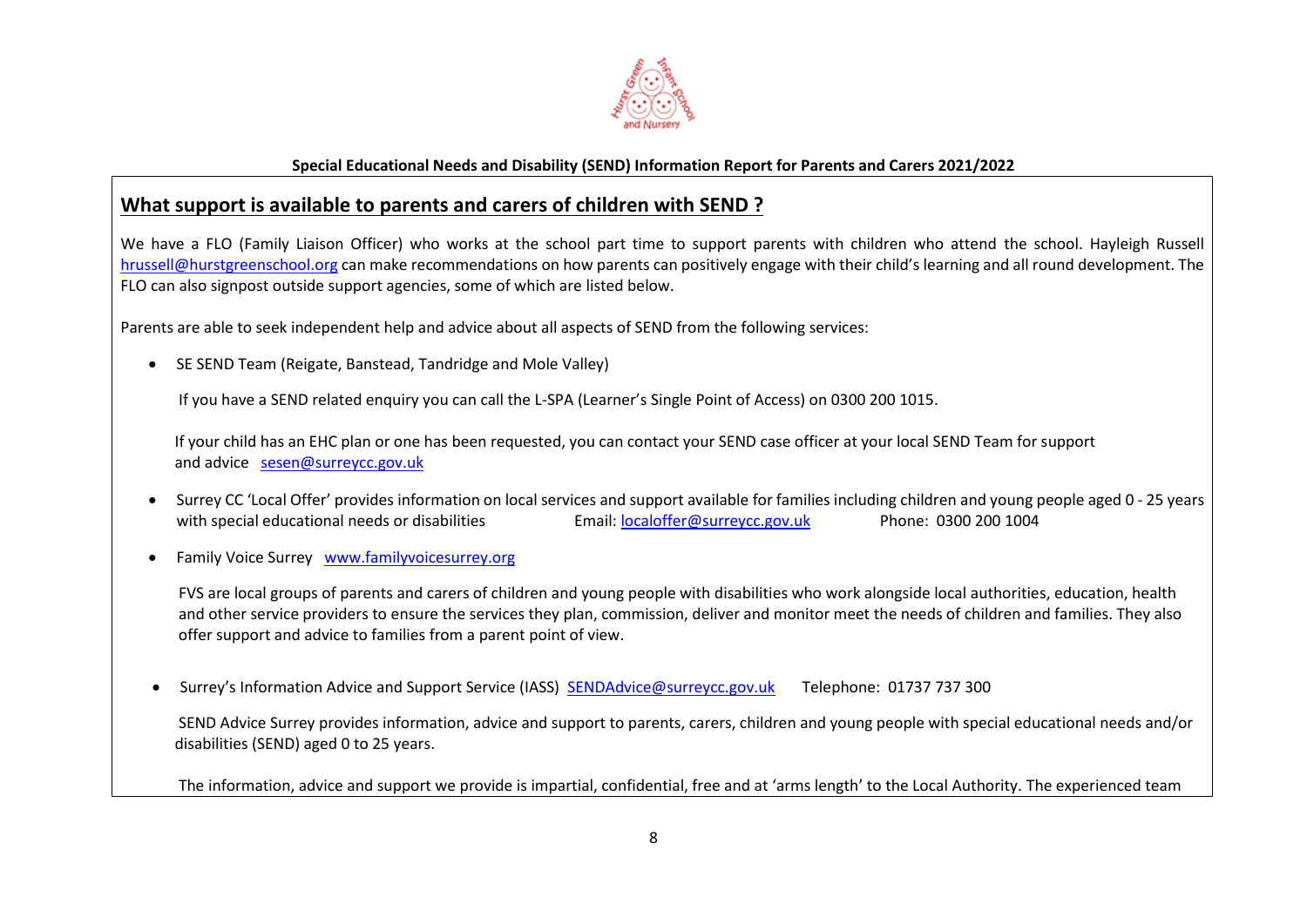

will listen to your concerns and discuss any issues in confidence.

 Websites, such as the Surrey Parents Partnership, the National Autistic Society, The British Dyslexia Society, The Lucy Rayner Foundation can provide valuable information about how to seek support for you parents/carers and their families.

[WWW.autism.org.uk](http://www.autism.org.uk/)

[WWW.bdadyslexia.org.uk](http://www.bdadyslexia.org.uk/)

[WWW.thelucyraynerfoundation.com](http://www.thelucyraynerfoundation.com/)

# **How does Hurst Green support my child when they are leaving the school?**

The school has very good relationships with local junior schools and we provide information to help children in their transition to their new school**:**

- We contact the SENCo at the new school and ensure they know about any special arrangements or support that needs to be made for your child.
- We make sure that all records about your child are passed on as soon as possible.

In Year 2:

- We complete the 'Transition information form' detailing your child's strengths and difficulties.
- The SENCo attends the junior school transfer meeting to discuss the special information form with the SENCo of your chosen school.
- If appropriate, we can help you to arrange additional visits to your child's new school.
- All records for your child are sent to their new school.
- Children with an EHCP have an early annual review which outlines the support and provision which is in place for them. The SENCo of the new school or specialist setting is invited to attend.